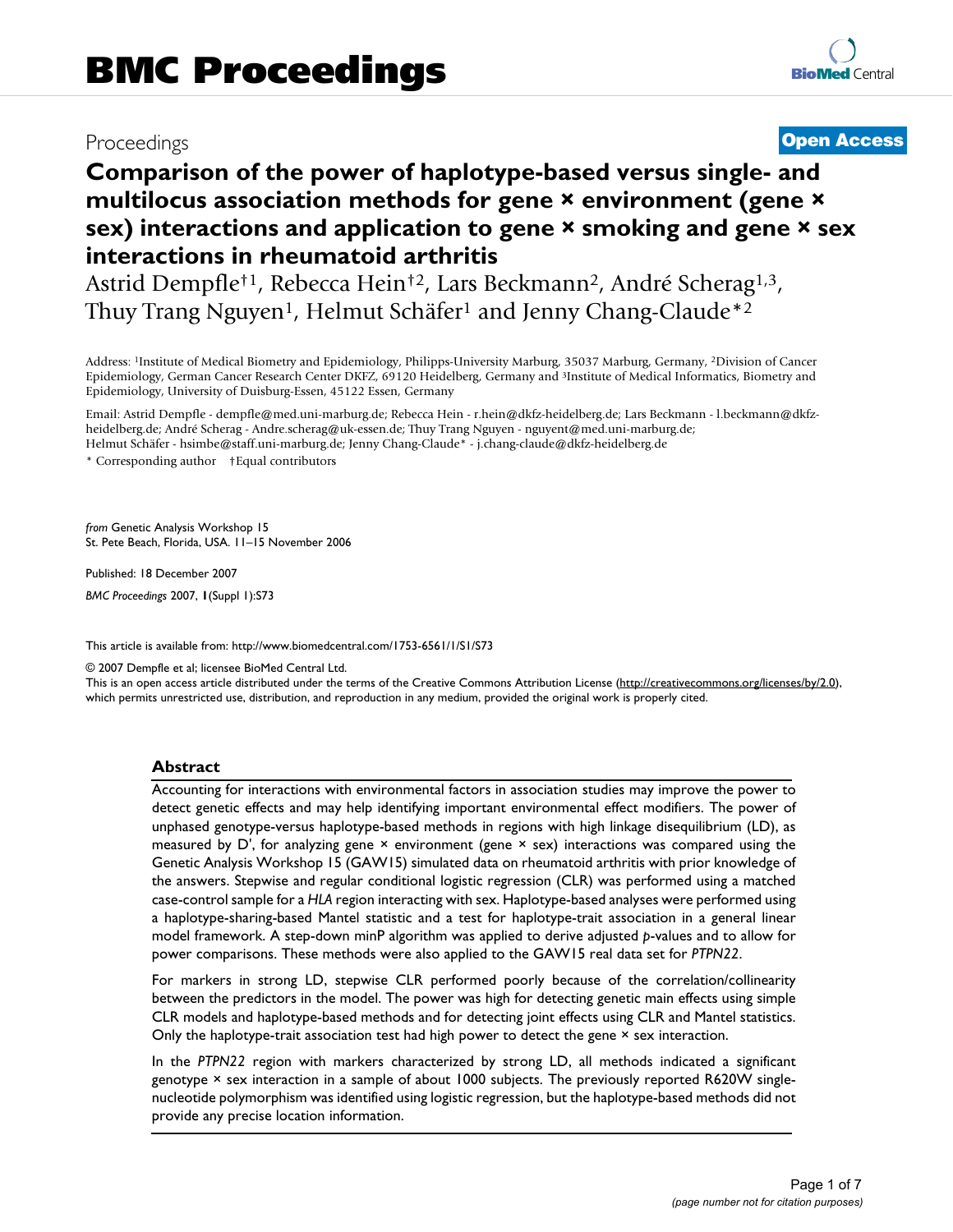# **Background**

The inclusion of gene × environment interaction terms in association analyses may improve the power to detect genetic effects and may contribute to the identification of important environmental effect modifiers [1]. Current technology makes it possible to genotype very dense sets of markers and the underlying genomic structure can be captured using haplotypes. The merits and drawbacks of haplotype-based compared with unphased genotypebased methods in the analysis of joint effects of genetic and non-genetic factors in regions with high linkage disequilibrium (LD, as measured by D') are of particular interest. When investigating candidate genes using dense markers that are in strong LD, the goal is to distinguish potentially causal variant(s) from those showing association merely due to LD. Using the Genetic Analysis Workshop 15 (GAW15) simulated data, we compared the power of three genotype- and haplotype-based methods to account for gene × environment interactions both to identify the genetic region and to identify the causal variant(s) in case-control scenarios. The methods are ordinary conditional logistic regression (CLR) and stepwise conditional logistic regression (SCLR) [2], Mantel statistics using haplotype sharing [3], and a haplotype-trait association statistic using a maximum likelihood estimate to test for interaction effects [4]. In contrast to the haplotypetrait association statistic, which provides a statistical test for each haplotype, CLR, SCLR, and the Mantel statistics provide a statistical test for each genetic marker. The methods also differ in the number of tests performed as well as in the number of degrees of freedom. To account for multiple hypotheses testing when investigating multiple single-nucleotide polymorphisms (SNPs) in a candidate gene and to obtain comparable power estimates, we applied a step-down minP algorithm [5].

In addition, we explored the performance of these methods in the GAW15 real data set for *PTPN22* using markers in strong LD (in terms of D'). The data are a subset of the published data on rheumatoid arthritis (RA) [6]. RA is a complex autoimmune disease more common in women and in smokers [7] and with a moderately strong genetic component. Genetic association with RA was found in the *PTPN22* gene [6,8,9], where the SNP R620W has been found to have a stronger effect in males than in females [6,10].

# **Methods**

# *Simulated data sets*

From the GAW15 simulated data modeling RA, we selected 100 replicate samples to represent a matched case-control study. For each replicate, the first affected offspring within an affected sibling pair of the first 500 families (1500 families in total) was chosen as case. Out of 2000 unrelated unaffected controls, 500 were matched to the cases by age and sex. The proportion of females:males in the case-control pairs was 2:1. In the simulated *HLA* region from the high-density scan on chromosome 6 with 18,000 SNPs, the disease loci DR and C have the same physical position and are in high LD. The DR locus has been simulated to have a strong effect on the risk of RA independently of sex, while locus C was generated to interact with sex, such that it increases risk only in women. We investigated these loci and the 10 flanking SNPs on either side, spanning a region of about 300 kb. The alleles of the multiallelic DR locus were recoded as biallelic based on the answers, i.e., the risk allele vs. all other alleles combined.

#### *Patients and genotypes in the RA sample*

For the analysis of the real data set on *PTPN22*, we used all 1001 individuals from the NARAC (North American Rheumatoid Arthritis Consortium) sample for whom genotypes were available, these were 665 unrelated RA cases and 336 unrelated unaffected controls (Table 1, see Plenge et al. [6] for details of ascertainment). For the analysis of interaction effects of SNPs and smoking, we excluded individuals whose smoking status was not known. The control sample is not representative of the population regarding the distribution of sex and smoking because it includes a higher percentage of females and smokers than the case sample. Thus the estimated main effects of sex and smoking are strongly biased and not presented here. All 14 SNPs provided in *PTPN22*, which span approximately 58 kb, were investigated (Table 2).

**Table 1: Descriptive statistics of the** *PTPN22* **sample investigated**

|                 | Sex       |              |            |              |            | Current smoking status |          |              |                |             |            |  |
|-----------------|-----------|--------------|------------|--------------|------------|------------------------|----------|--------------|----------------|-------------|------------|--|
|                 | Male      |              |            | Female       | Non-smoker |                        | Smoker   |              | <b>Unknown</b> |             | Total      |  |
| Sample          | N         | %            | N          | %            | N          | %                      | N        | %            | N              | %           | N          |  |
| Control<br>Case | 41<br>132 | 12.2<br>19.9 | 295<br>533 | 87.8<br>80.2 | 118<br>554 | 35.1<br>83.3           | 52<br>96 | 15.5<br>14.4 | 166<br>15      | 49.4<br>2.3 | 336<br>665 |  |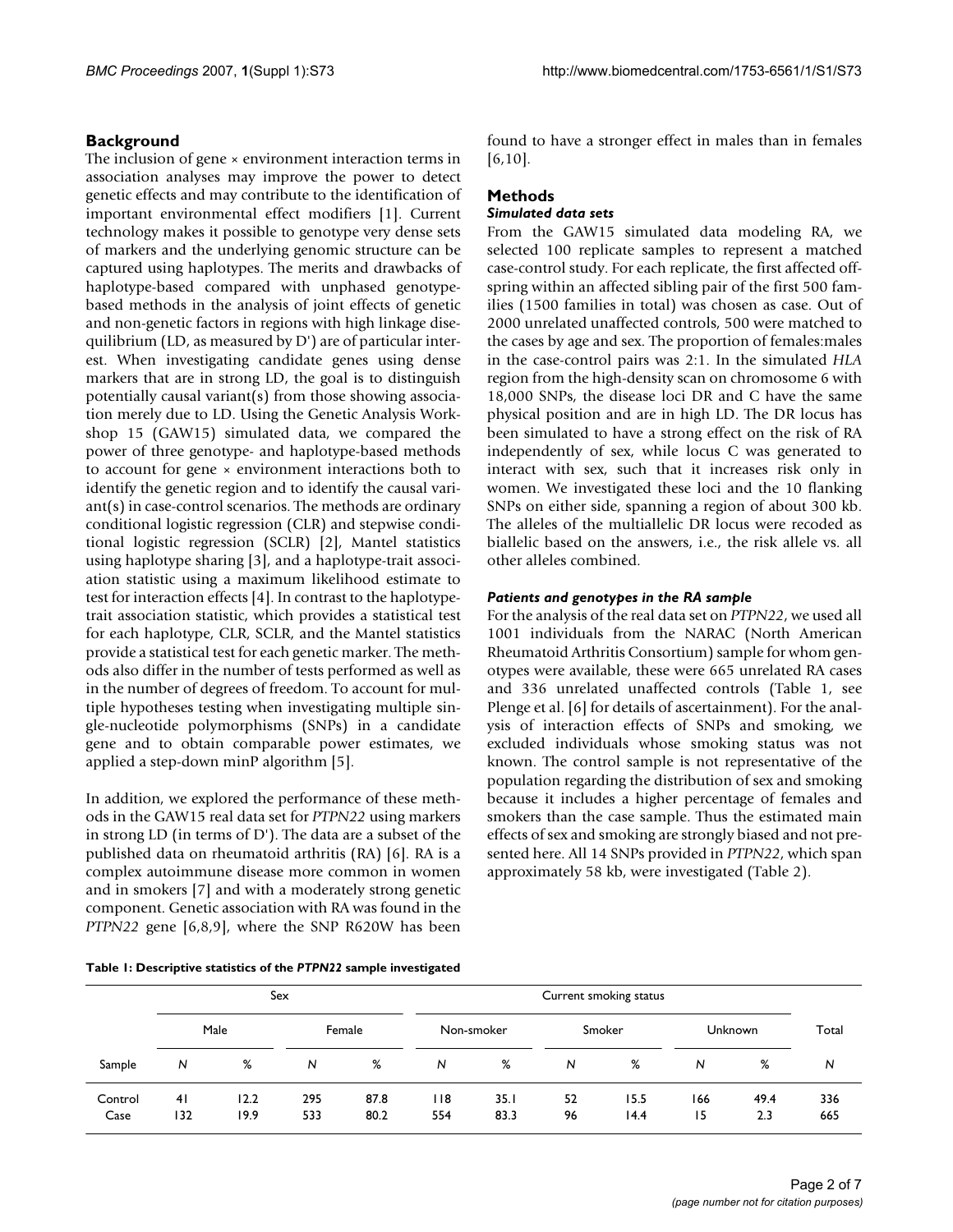|            |                         |      |                 |                      |                      |                      | Model 4f |      | Model 5g |      | <b>Mantelh</b> |              |         |
|------------|-------------------------|------|-----------------|----------------------|----------------------|----------------------|----------|------|----------|------|----------------|--------------|---------|
| Marker     | <b>MAF</b> <sup>a</sup> | D'b  | r <sup>2b</sup> | Model I <sup>c</sup> | Model 2 <sup>d</sup> | Model 3 <sup>e</sup> | Main     | Int. | Main     | Int. |                | $\mathbf{I}$ | III     |
| rs3789604  | 0.20                    | 1.00 | 0.04            | 0.97                 | 0.96                 | 0.96                 | 0.95     | 0.95 | 0.97     | 0.94 | 0.40           | $0.03$ i     | 0.001   |
| rs3811021  | 0.20                    | 0.95 | 0.04            | 0.97                 | 0.96                 | 0.97                 | 0.95     | 0.95 | 0.97     | 0.95 | 0.40           | 0.03         | 0.001   |
| rs1217413  | 0.21                    | 0.99 | 0.46            | 0.05                 | 0.026                | 0.15                 | 0.94     | 0.62 | 0.37     | 0.86 | 0.35           | 0.02         | < 0.001 |
| ss38346942 | 0.01                    | 0.60 | 0.00            | 0.95                 | 0.96                 | 0.97                 | 1.00     | 1.00 | 0.97     | 0.97 | 0.35           | 0.02         | < 0.001 |
| rs1217388  | 0.25                    | 0.99 | 0.40            | 0.21                 | 0.10                 | 0.41                 | 0.68     | 0.39 | 0.60     | 0.90 | 0.35           | 0.02         | 0.001   |
| ss38346943 | 0.03                    | 0.05 | 0.00            | 0.81                 | 0.88                 | 0.97                 | 0.95     | 0.96 | 0.28     | 0.49 | 0.40           | 0.02         | < 0.001 |
| rs1310182  | 0.45                    | 0.99 | 0.17            | 0.40                 | 0.21                 | 0.78                 | 0.43     | 0.20 | 0.49     | 0.81 | 0.40           | 0.03         | < 0.001 |
| ss38346944 | 0.02                    | 0.19 | 0.00            | 0.97                 | 0.96                 | 0.91                 | 0.94     | 0.94 | 1.00     | 1.00 | 0.40           | 0.03         | < 0.001 |
| R620W      | 0.10                    | 1.00 | 1.00            | 0.004                | 0.001                | 0.02                 | 0.18     | 0.01 | 0.28     | 0.86 | 0.40           | 0.02         | < 0.001 |
| rs12730735 | 0.30                    | 0.94 | 0.05            | 0.81                 | 0.74                 | 0.78                 | 0.95     | 0.94 | 0.97     | 0.94 | 0.40           | 0.03         | 0.001   |
| rs11102685 | 0.08                    | 0.99 | 0.02            | 0.97                 | 0.96                 | 0.94                 | 1.00     | 1.00 | 0.86     | 0.78 | 0.32           | 0.03         | < 0.001 |
| rs12760457 | 0.29                    | 0.97 | 0.06            | 0.90                 | 0.88                 | 0.87                 | 0.93     | 0.81 | 0.97     | 0.92 | 0.38           | 0.03         | 0.001   |
| rs2488458  | 0.25                    | 0.99 | 0.40            | 0.15                 | 0.08                 | 0.31                 | 0.85     | 0.56 | 0.65     | 0.94 | 0.23           | 0.03         | 0.001   |
| rs1217414  | 0.26                    | 1.00 | 0.05            | 0.69                 | 0.47                 | 0.97                 | 0.74     | 0.54 | 0.09     | 0.21 | 0.23           | 0.03         | 0.001   |

**Table 2:** *PTPN22* **analysis with LR and the Mantel statistic (adjusted** *p***-values)**

aMinor allele frequency among controls

bLD values calculated using the control population. All LR models consider one SNP at a time and include main effects of sex and smoking. cModel 1, main effect

dModel 2, interaction term with sex

eModel 3, interaction term with smoking

f Model 4, main and interaction with sex

gModel 5, main and interaction with smoking

hMantel statistics: I, main effect (*M*0); II, joint effect (*M*1) with sex; III, joint effect (*M*1) with smoking

i *p*-Values ≤ 0.05 are given in bold.

#### *Statistical analysis methods*

#### *1. Logistic regression*

We investigated four different sets of CLR models: 1) the main effect of each marker individually in 22 separate regression models; 2) only the joint effect of each genotyped marker individually with sex as an interaction term. This approach was considered in order to compare CLR and the Mantel statistics for joint effects, *M*1, mentioned below; 3) both the main effect of each marker individually and their interaction with sex; 4) SCLR (stepwise CLR with backwards model selection based on the Akaike information criterion) with the full model including all main and first-order interaction effects of the 22 markers simultaneously. The SCLR approach was proposed specifically to distinguish between causal variants and those merely in LD [2]. Note that these analyses only use unphased multilocus genotype data. We used an additive genetic model on the logit scale, i.e., multiplicative on the odds ratio scale, without dominance effects to reduce the number of degrees of freedom.

We employed analogous unconditional LR models for the real data on *PTPN22* because cases and controls were not matched. Here, gene × environment (current smoking) and gene × sex interactions were investigated. All CLR and LR analyses were performed using the computer program R (version 2.3.1), using the general linear model (glm)

procedure and the step function for stepwise model selection.

#### *2. Haplotype-based analysis*

*2.1 Mantel statistic using haplotype sharing*

We applied the approach of Mantel's statistics for spacetime clustering to correlate genetic and phenotypic simi-

larity [3]: 
$$
M^0(x) := \sum_{i < j} L_{ij}(x) Y_{s_i s_j}
$$
 whereby  $x$  denotes a

putative disease locus, *i* and *j* are haplotypes,  $L_{ii}(x)$  is measured as the number of intervals surrounding *x* flanked by markers identical by state (haplotype sharing). The sum is over all pairwise comparisons of haplotypes.  $Y_{s_i s_j}$  denotes the phenotypic similarity of the individuals  $s_i$  and  $s_j$ , and is defined as the mean-corrected product  $Y_{s_i s_j} = (\gamma_{s_i} - \mu_{\gamma})(\gamma_{s_j} - \mu_{\gamma})$ , where  $\mu_{\gamma}$  denotes the sample mean, and  $\gamma_{s_i}$  and  $\gamma_{s_j}$  the disease status of  $s_i$  and  $s_j$ . To analyze the joint effect of a marker locus and an environmental factor, a measure of exposure similarity  $Z_{s_i s_j}$  was introduced:  $M^1(x) := \sum L_{ij}(x) Y_{s_i s_j} Z_{s_i s_j}$ .  $Z_{s_i s_j}$  is com- $\sum_{i < j} -y$  (\*\*) –  $s_i s_j - s_i s_j$  $1^1(x) := \sum L_{ii}(x)$  $\sum_{i < j} L_{ij}(x) Y_{s_i s_j} Z_{s_i s_j}$ .  $Z_{s_i s_j}$ 

puted as  $Z_{s_i s_j} = 1$ ,  $z_{s_i} = z_{s_j}$ , and  $Z_{s_i s_j} = 0$  else, where  $z_{s_i}$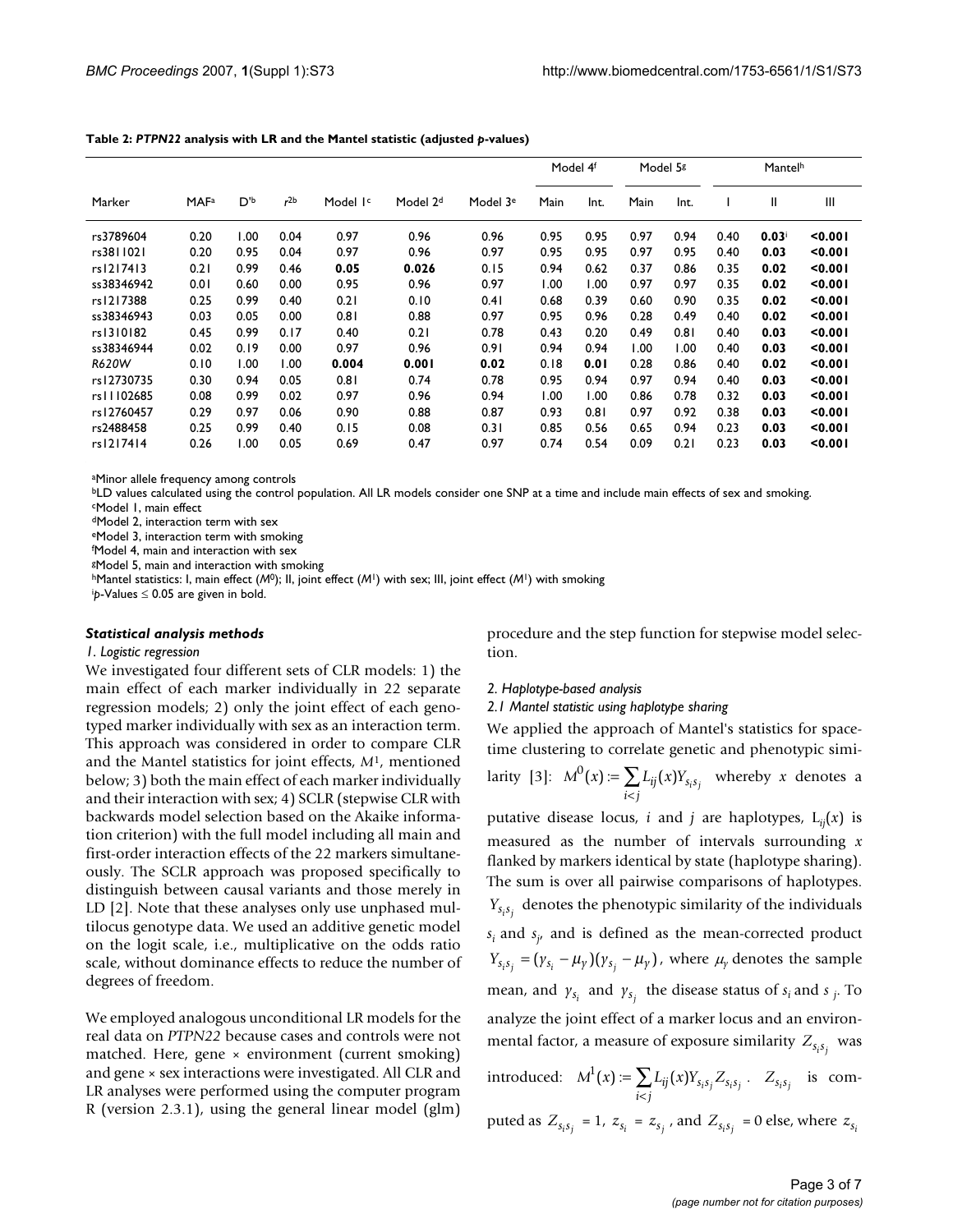and  $z_{s_j}$  denote the environmental factor of  $s_i$  and  $s_j$ .  $M^1$  is

a test for joint effects and does not distinguish between genetic main effects and interaction effects.

#### *2.2 Haplotype-trait association*

We applied a test for haplotype-trait association in a general linear model framework, using maximum likelihood estimates for main and interaction effects of haplotypes and non-genetic factors, allowing for haplotype phase to be ambiguous [4,11]. Two regression models were applied. The first model contained sex and all main effects of haplotypes. The second model included all main effects and first-order haplotype-sex interaction effects. The effects of the haplotypes were modeled as additive. We first used the most frequent haplotype, which included the risk alleles on the loci DR and C, as baseline category. We also analyzed the data using a less frequent haplotype, which did not include any risk alleles, as the baseline haplotype. Certainly, without prior knowledge of the answers, we would not have done so. Only haplotypes with a frequency of at least 5% were considered. We modified the function haplo.glm, which is included in the haplo.stats R-library [4].

For the *PTPN22* data set, we used a model which included the main effects of the haplotypes, sex, and smoking, as well as the first-order haplotype-sex or haplotype-smoking interaction terms.

#### *3. Permutation procedure and step-down minP adjusted* p*-values*

The numbers of tests and degrees of freedom differed between the statistical methods and models. Thus, we permuted the case-control status while keeping together genotypes and sex-as well as smoking status in the analysis of the real data-for each individual, and calculated adjusted *p*-values by a step-down minP algorithm [5].

# **Results**

# *Simulated data*

As depicted in Table 3, power of CLR was generally high for Model 1 to detect the genetic main effect at the DR locus and for Model 2 to detect the joint effect of the SNPs and sex. For SNPs 5 and 15 only, there was hardly any power. In contrast, modeling of both a genetic main effect and an interaction effect resulted in very low power to detect the interaction and low to moderate power to detect the genetic main effect. SCLR performed highly unsatisfactorily and had very low power for all effects modeled.

The haplotype-sharing-based Mantel statistics had 100% power for all markers both for the genetic main effect and for the joint effect (Table 4) even when no more than 50 case-control pairs were investigated (data not shown). For the haplotype-trait association test, we present results only for the four haplotypes, which were observed in at least 80 of 100 samples (Table 2). The GAW15 data were simulated such that the allele coded 3 at the DR locus increases RA risk while the allele coded as 1 at locus C was simulated to increase risk for RA only in women. Thus it was surprising that both risk-related alleles were also included in the most common haplotype, the reference haplotype by default. All three haplotypes indicated the main and the interaction effect with power estimates ranging between 0.82 and 1, and 0.65 and 0.78, respectively. We reexamined the data using as reference the second most frequent haplotype, which did not comprise the risk alleles. The estimated power was moderate to high for the detection of the main effect (0.57 to 1) and low for the detection of the interaction effect with sex (0.08 to 0.51, data not shown).

#### *Real data*

In the *PTPN22* region, LR identified significant effects at R620W (*p* = 0.04) and rs1217413 (0.05), considering main effects only and when considering also interaction effects with sex ( $p = 0.007$  and  $p = 0.026$ , respectively) (Table 2). The remaining SNPs surrounding R620W did not show significant results. An interaction effect with smoking was not observed. As observed for the simulated data, power was low for all effects modeled using stepwise LR (data not shown).

The Mantel statistics did not yield significant main effects of the investigated SNPs with the lowest adjusted *p*-value at 0.23 (Table 2). However, evidence for joint effects (*M*1) both with sex and with smoking was found (lowest adjusted *p*-values of 0.02 and <0.001, respectively). Six common haplotypes with frequencies  $\geq$  5% were estimated in *PTPN22* (Table 5). Applying the haplotype-trait association test, one haplotype detected with a frequency 13.6% was associated with a significantly increased risk in the model comprising only main effects. This haplotype differed from all other haplotypes at locus R620W (Table 5). One haplotype with frequency 8.52%, which was found to be significant in the haplotype-sex analysis, was associated with a decreased risk. Compared to the reference haplotype, this haplotype carries the same allele at R620W, but differs for SNPs rs12730735 and rs1217414. In both cases, the respective alleles are also present on other haplotypes, which do not show an interaction, thus a specific interacting disease variant could not be identified. There was no evidence for a haplotype-smoking interaction.

# **Discussion**

Current technology permits genotyping of dense marker sets across the whole genome. Once associated regions have been identified, efforts will be made to confirm these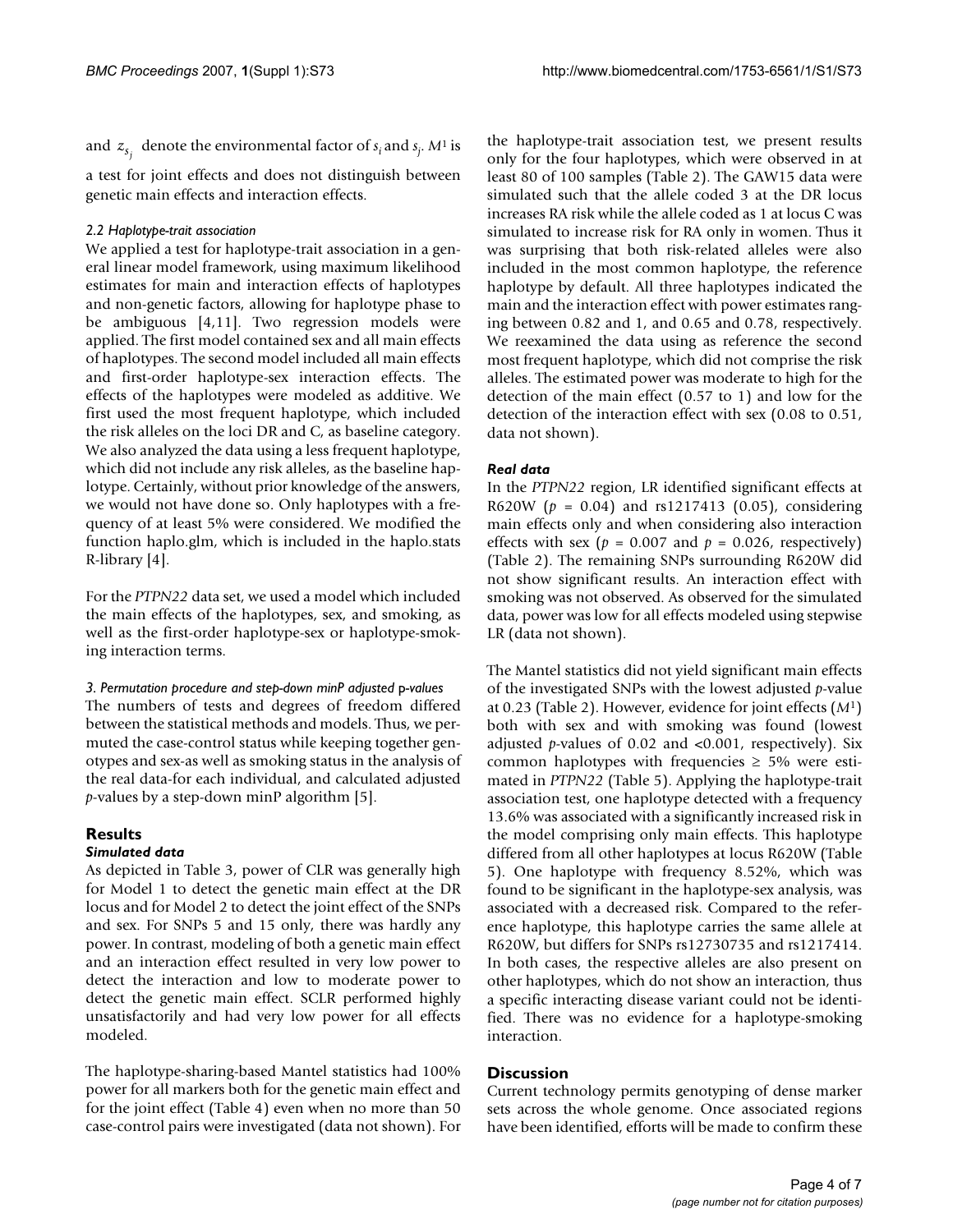|                    |                         |                |                 |                      |                      |      | Model 3 <sup>e</sup> | Model 4f |             | Mantel               |                     |
|--------------------|-------------------------|----------------|-----------------|----------------------|----------------------|------|----------------------|----------|-------------|----------------------|---------------------|
|                    | <b>MAF</b> <sup>a</sup> | $D^{\prime b}$ | r <sup>2b</sup> | Model I <sup>c</sup> | Model 2 <sup>d</sup> | Main | Interaction          | Main     | Interaction | $M(0)$ (main effect) | M(1) (joint effect) |
| <b>SNPI</b>        | 0.32                    |                | 0.16            |                      |                      | 0.28 | 0                    | 0.02     | 0.01        | 1.00                 | 00.1                |
| SNP <sub>2</sub>   | 0.12                    |                | 0.04            | 0.99                 | 0.99                 | 0.06 | 0                    | 0.01     | 0.01        | 1.00                 | 1.00                |
| SNP3               | 0.37                    | 0.95           | 0.17            |                      |                      | 0.48 | 0.01                 | 0.02     | 0.01        | 1.00                 | 1.00                |
| SNP <sub>4</sub>   | 0.49                    | I.             | 0.34            |                      |                      | 0.37 | 0                    | 0.02     | 0.01        | 1.00                 | 1.00                |
| SNP <sub>5</sub>   | 0.05                    | 0.21           | 0               | 0.01                 | 0.01                 | 0    | 0.01                 | 0.01     | 0.01        | 1.00                 | 1.00                |
| SNP <sub>6</sub>   | 0.13                    |                | 0.05            |                      |                      | 0.08 | 0                    | 0.01     | 0.01        | 1.00                 | 1.00                |
| SNP7               | 0.13                    |                | 0.05            |                      |                      | 0.08 | 0                    | 0.01     | $\mathbf 0$ | 1.00                 | 1.00                |
| SNP8               | 0.23                    |                | 0.1             |                      |                      | 0.36 | 0                    | 0.02     | 0.02        | 1.00                 | 1.00                |
| SNP <sub>9</sub>   | 0.23                    |                | 0.1             |                      |                      | 0.36 | 0                    | 0        | 0           | 1.00                 | 1.00                |
| SNP10              | 0.41                    | 0.94           | 0.41            |                      |                      | 0.51 | 0.01                 | 0.05     | 0.01        | 1.00                 | 1.00                |
| DR locus           | 0.25                    | T              |                 |                      |                      | 0.44 | 0.01                 | 0.14     | 0.01        | 1.00                 | 1.00                |
| Locus <sub>C</sub> | 0.42                    | T              | 0.45            |                      |                      | 0.2  | 0.01                 | 0.04     | 0.01        | 1.00                 | 1.00                |
| SNP13              | 0.4                     |                | 0.22            |                      |                      | 0.42 | 0.01                 | 0.09     | 0.02        | 1.00                 | 1.00                |
| SNP14              | 0.33                    | 0.99           | 0.65            |                      |                      | 0.4  | 0.03                 | 0.03     | 0.01        | 1.00                 | 1.00                |
| SNP15              | 0.48                    | 0.93           | 0.3             | 0.15                 | 0.07                 | 0    | 0                    | 0.01     | 0.01        | 1.00                 | 1.00                |
| SNP16              | 0                       | 0.92           | 0               |                      |                      | 0.56 | 0                    | 0.02     | 0.01        | 1.00                 | 1.00                |
| SNP17              | 0.24                    | 0.98           | 0.92            |                      | 0.99                 | 0.03 | 0                    | 0.01     | 0.01        | 1.00                 | 1.00                |
| SNP18              | 0.1                     | T              | 0.04            |                      | 0.99                 | 0.07 | 0                    | 0.01     | 0.01        | 1.00                 | 1.00                |
| SNP19              | 0.12                    | ı              | 0.05            |                      |                      | 0.12 | 0                    | 0.01     | 0.01        | 1.00                 | 1.00                |
| SNP <sub>20</sub>  | 0.39                    | 0.56           | 0.07            |                      |                      | 0.52 | 0                    | 0.01     | 0.01        | 1.00                 | 1.00                |
| SNP <sub>21</sub>  | 0.47                    | 0.94           | 0.26            |                      |                      | 0    | 0.02                 | 0.01     | 0.01        | 1.00                 | 1.00                |
| <b>SNP22</b>       | 0.1                     | 0.71           | 0.02            |                      |                      | 0.33 | 0                    | 0.07     | 0.01        | 1.00                 | 1.00                |

#### **Table 3: Power for the CLR and Mantel statistic using 500 case-control pairs**

Power is the percentage of replicates in which the main or interaction effect of the respective marker had an adjusted *p*-value ≤ 0.05.

aMinor allele frequency among controls

bLD values calculated using the control population in Replicate 1

cModel 1, main effect of one SNP at a time

dModel 2, interaction term with sex of one SNP at a time

eModel 3, main and interaction with sex of one SNP at a time

f Model 4, stepwise model with main and interaction effects of all SNPs

results in independent samples by a hypothesis-based candidate gene approach in which control of the type I error rate will be of great importance. Accounting for gene × environment interaction given moderate genetic main effects may improve the power to detect or confirm an association with a gene, a genetic region, or causal variant(s). Given this scenario, we investigated the performance of some methods proposed for detecting genetic main and gene × environmental interaction effects. We found that stepwise LR or CLR performed poorly given strong LD (as measured by D') between markers-a phenomenon called (multi-)collinearity that results in over-

| Table 4: Power of the haplotype-trait association test using 500 case-control pairs |  |  |  |
|-------------------------------------------------------------------------------------|--|--|--|
|                                                                                     |  |  |  |

| Common haplotypes <sup>a</sup>                                                   | Frequencyb   | Model I <sup>c</sup><br>(main effects of<br>haplotypes) | Model 2 <sup>c</sup><br>(main effects and haplotype-sex interaction effects) |             |  |  |
|----------------------------------------------------------------------------------|--------------|---------------------------------------------------------|------------------------------------------------------------------------------|-------------|--|--|
|                                                                                  |              |                                                         | Main                                                                         | Interaction |  |  |
| 2 22  1 12/2222 2 1221                                                           | 0.06         |                                                         | 0.95                                                                         | 0.78        |  |  |
| 11111111113111111111211                                                          | 0.07         | 0.99                                                    | 0.82                                                                         | 0.66        |  |  |
| 2 22     2/2222 2  12 <br>IIIIIIIIII <u>31</u> IIIIIIIIIII (reference haplotype) | 0.11<br>0.39 |                                                         | 0.99                                                                         | 0.65        |  |  |

a Haplotypes present in at least 80 replicates of the 100 replicates (risk loci are underlined, DR locus italicized, C locus not italicized), including the alleles at the 22 loci

b Estimated haplotype frequencies (combined sample) in the 100 replicates

c Power is the percentage of replicates in which the main or interaction effect of the respective haplotype had an adjusted *p*-value of ≤ 0.05.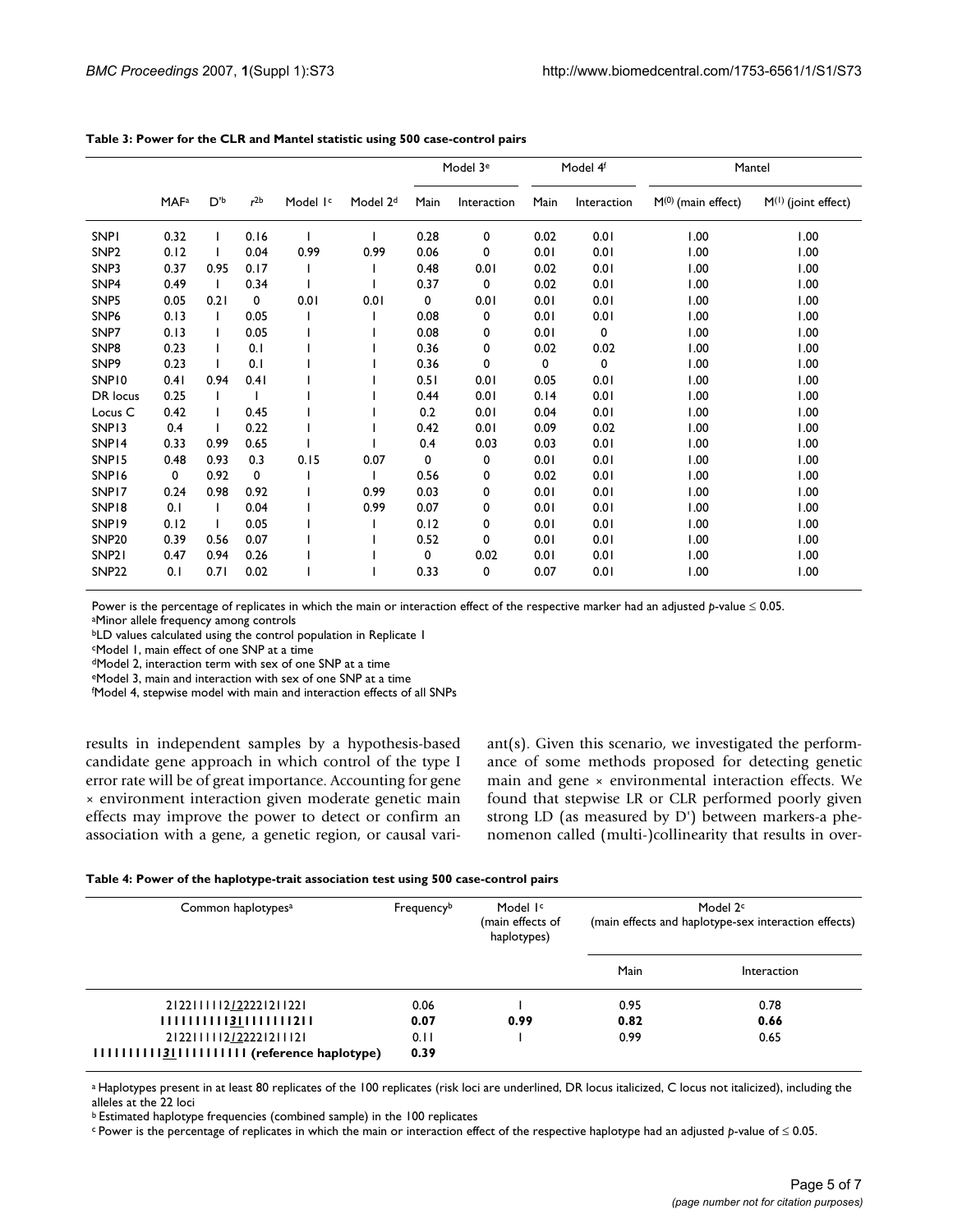|                                                               |           |                                         | Model 2<br>(main effects and haplotype-<br>sex interaction effects) |                   | Model 2<br>(main effects and haplotype-smoking<br>interaction effects) |                       |  |
|---------------------------------------------------------------|-----------|-----------------------------------------|---------------------------------------------------------------------|-------------------|------------------------------------------------------------------------|-----------------------|--|
| Common haplotypes in<br>the investigated regions <sup>a</sup> | Frequency | Model I<br>(main effects of haplotypes) | Main                                                                | Interaction w/sex | Main                                                                   | Interaction w/smoking |  |
| 3311112344223                                                 | 0.19      | 0.25                                    | 0.67                                                                | 0.58              | 0.97                                                                   |                       |  |
| 4 1 1 1 1 1 3 2 3 4 2 2 2 1                                   | 0.09      | 0.2                                     | 0.89                                                                | 0.98              | 0.91                                                                   | 0.78                  |  |
| 4           3 2 3 4 4 2 2                                     | 0.09      | 0.44                                    | 0.07                                                                | 0.04 <sup>b</sup> | 0.91                                                                   | 0.93                  |  |
| 4   3   3     2   4 4 2 4 3                                   | 0.12      | < 0.001                                 | 0.6                                                                 | 0.15              | 0.17                                                                   | 0.82                  |  |
| 4   3   3     2 3 4 4 2 4 3                                   | 0.12      | 0.44                                    | 0.98                                                                | 0.98              | 0.97                                                                   |                       |  |
| 4           3 2 3 2 4 4 2 3                                   | 0.27      |                                         |                                                                     |                   |                                                                        |                       |  |
| (reference haplotype)                                         |           |                                         |                                                                     |                   |                                                                        |                       |  |

#### **Table 5: Adjusted** *p***-values for the haplotype-trait association test in** *PTPN22*

Loci in the table are listed as described in Table 4.

aEstablished risk locus R620W is bold, underlined

b*p*-Values ≤ 0.05 are given in bold.

fiting of the model and weak robustness [12]. It is well known that automated stepwise methods do not necessarily produce the best model if there are redundant predictors; often the model created will have poor predictive accuracy [13-15]. Although stepwise model selection was proposed for elucidating which of several markers in LD might be functionally relevant [2], this strategy seems to be inefficient when strong LD (in terms of D') exists. In this situation, ordinary LR performs very well when only the main effect of each marker is tested separately in a model and the *p*-values are adjusted for the total number of tests performed. The low power for SNP 5 is likely due to low LD ( $r^2 \approx 0$ ) with the disease loci and non-matching allele frequencies [16]. This does not appear to apply for SNP 15, where power is low but LD is stronger. All other markers had a power of about 100% for the genetic main effect despite mostly low *r*2-values between these markers and the disease loci. Therefore, in the simulated scenario, it was not possible to localize the functional variant within this region, e.g., there was no general tendency for the true causal locus to have the smallest *p*-value or largest effect size estimate. The simulated genetic main effect was also much stronger than the interaction effect, so that there was no improvement adding a gene × sex interaction term in the model. A much larger sample size would have been necessary for detecting the interaction effect.

There was only a limited number of haplotypes estimated from the 22 simulated markers due to the strong LD (as measured by D') between them. Both haplotype-based methods were able to detect association in the investigated region but they failed to identify the disease variant(s). The findings regarding joint effects suggest that analysis for joint effects may be an option for detecting genetic effects in some situations. For smaller sample sizes, the Mantel statistics for joint effects (*M*1), however,

is more powerful than a similar LR modeling of interaction effects (data not shown).

For the analysis of *PTPN22* in RA, we used a subset of the data of Plenge et al. [6], who identified an interaction of R620W with sex in a case-only analysis in their complete data set of about 4100 RA cases and controls. Using the different LR models, we were also able to detect this genotype × sex interaction in a subsample of 1001 subjects at R620W. The lack of significance for the genetic main effect in the model including both main and interaction terms, indicated that the effect of R620W indeed depends on the gender of the genotype carrier. Furthermore, it was possible to distinguish R620W from neighboring markers with allele frequencies that did not match and low *r*2-values [16]. The Mantel statistic failed to identify main effects but showed strong evidence for a joint effect both with gender and with smoking in model *M*1. These significant effects may however be due to apparent strong main effects of sex and smoking caused by an unrepresentative control sample and may not reflect a true interaction effect. No specific marker could be detected as disease-causing polymorphism because of the dependency of the test statistics at different markers. By contrast, the results of the haplotype association method haplo.glm were similar to the results of the LR models implicating the R620W locus as a risk locus for RA. However, it is unclear whether the significant haplotype-sex interaction observed for a different haplotype refers to a further disease variant.

#### **Conclusion**

Our results suggest that stepwise or other automated variable selection methods are not suitable for the investigation of gene × environment interactions in regions with high LD, as measured by D'. Given strong genetic main effects and moderate gene-sex interaction, as in the simu